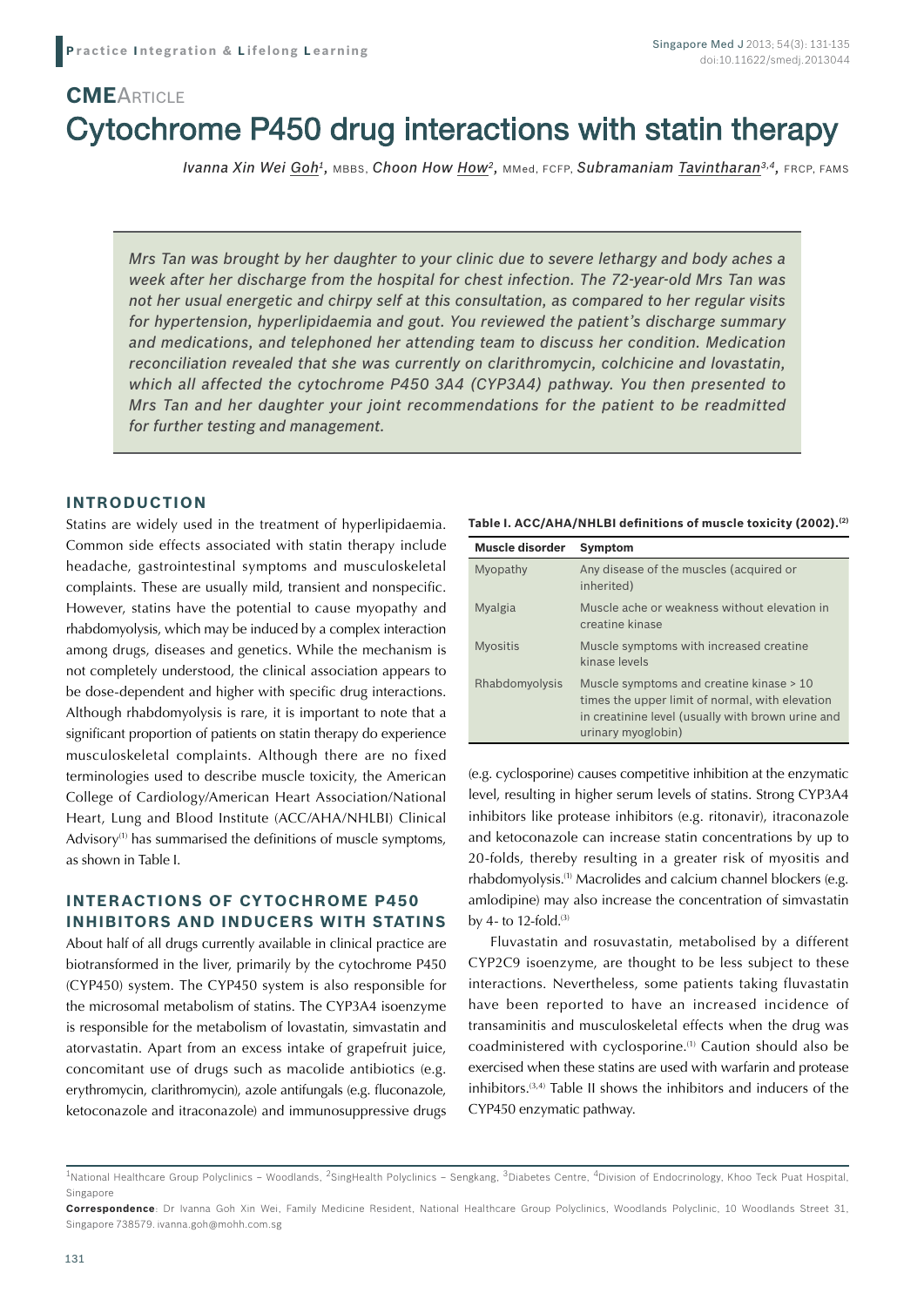| <b>CYP substrates (statins)</b>                      | Inhibitors/substrates                                                                                                                                                                                                                                                                                                                             | <b>Inducers</b>                                                                                                                    |
|------------------------------------------------------|---------------------------------------------------------------------------------------------------------------------------------------------------------------------------------------------------------------------------------------------------------------------------------------------------------------------------------------------------|------------------------------------------------------------------------------------------------------------------------------------|
| CYP3A4<br>(atorvastatin, lovastatin,<br>simvastatin) | Ketoconazole, itraconazole, fluconazole, erythromycin,<br>clarithromycin, tricyclic antidepressants, nefazodone,<br>venlafaxine, fluvoxamine, fluoxetine, setraline,<br>cyclosporine A, tacrolimus, mibefradil, diltiazem,<br>verapamil, protease inhibitors, midazolam,<br>corticosteroids, grapefruit juice, tamoxifen,<br>amiodarone, warfarin | Phenytoin, phenobarbital, barbiturates, rifampicin,<br>dexamethasone, cyclophosphamide, carbamazepine,<br>omeprazole, pioglitazone |
| CYP2C9<br>(fluvastatin, rosuvastatin)                | Ketoconazole, fluconazole, sulfaphenazole, warfarin,<br>protease inhibitors                                                                                                                                                                                                                                                                       | Rifampicin, phenobarbital, phenytoin                                                                                               |

| Table II. Inhibitors and inducers of cytochrome P450 enzymatic pathway [adapted from Bellosta et al, 2004(3)]. |  |
|----------------------------------------------------------------------------------------------------------------|--|
|----------------------------------------------------------------------------------------------------------------|--|

# **Colchicine and statins**

Separately, colchicine and statins are both well known to cause myopathy. This interaction is more common in the elderly and those with renal insufficiency. Coadministration of both drugs may exacerbate the myotoxic effect. Colchicine is excreted by the hepatobiliary and renal systems. The liver is dependent on the availability of the CYP3A4 isoenzyme when it demethylates colchicine before excretion. Statins metabolised by the CYP3A4 pathway compete with colchicine for the CYP3A4 isoenzyme, which may result in higher serum concentrations of colchicine and statins, leading to a higher risk of myopathy. Several case studies have shown that the discontinuation of statins and colchicine led to a resolution of symptoms and re-administration of colchicine without statins did not result in any elevation in creatine kinase  $(CK)$ , or myopathy.<sup> $(2,5)$ </sup> For practical purposes, other statins not metabolised by the CYP3A4 pathway (e.g. fluvastatin and rosuvastatin) should be considered when used with colchicine.

## **Fibrates and statins**

Statins with fibrates deserve particular attention because myopathy can occur with either drug alone, and they may be additive when used together. A review of 36 published clinical trials involving the statin-fibrate combination therapy found that the prevalence of myopathy was  $0.12\%$ .<sup>(3)</sup> In particular, the risk of developing of myopathy is mainly described with gemfibrozil and not fenofibrate. Gemfibrozil competitively inhibits CYP2C8 and also inhibits glucuronidation of statins, whereas fenofibrate is an inducer of both CYP3A4 and CYP2C8. This difference may explain the relative safety of fenofibrate versus gemfibrozil when used together with statins. The statin-gemfibrozil combination is contraindicated, while combination with fenofibrate may be considered for refractory or mixed hyperlipidaemia with severe hypertriglyceridaemia, especially in the presence of high cardiovascular risks.

## **Genetic differences**

The SEARCH Collaborative Group carried out a genome-wide association study in 2008, and found that patients with a singlenucleotide polymorphism in SLCO1B1 located in chromosome 12 (which mediates the hepatic uptake of statins) had 4.5 times increased risk of myopathy in heterozygotes and 17.5 times increased risk in homozygotes when taking statins.<sup>(6)</sup> The prevalence of SLCO1B1 polymorphisms in our local population is not known, and such gene polymorphisms could, in part, explain the interindividual variations in the risk of statin-induced myopathy.

## **HOW DO STATINS DAMAGE MUSCLE?**

The mechanism of statin-induced myopathy is unknown, although there are a number of hypotheses. Some have postulated decreased sacrolemmal cholesterol, while others have suggested that mitochondrial dysfunction, increased apoptosis secondary to a decrease in isoprenoids and coenzyme Q10 play a role in statin-induced myopathy.

## **SAFETY OF STATINS IN SINGAPORE**

There are six different types of statins licensed in Singapore, namely simvastatin, atorvastatin, lovastatin, pravastatin, fluvastatin and rosuvastatin. As mentioned earlier, the risk of statin-induced myopathy or rhabdomyolysis could be due to drug interactions in the CYP450 system. This risk is also dose-dependent.

The SEARCH trial, published in 2010, randomised 12,064 subjects with a history of myocardial infarction to either 80 mg or 20 mg simvastatin for a total of 12 months. Their results showed that subjects allocated 80 mg simvastatin produced only 6% more reduction in low-density lipoprotein (LDL) cholesterol compared to subjects given 20 mg simvastatin. However, there were significantly more cases of myopathy in patients taking 80 mg simvastatin daily compared to those who took only 20 mg (0.9% vs. 0.02%). In addition, 22 (0.4%) patients in the 80 mg simvastatin group developed rhabdomyolysis, whereas there was no case of rhabdomyolysis in the 20 mg simvastatin group.(7) Therefore, the United States of America Food and Drug Administration had issued an advisory against the use of simvastatin at higher doses, especially in patients with concomitant use of the drugs listed in Table II. There are also recent reports regarding uncommon cognitive side effects, increased blood glucose and glycosylated haemoglobin with the use of statins.

# **APPROACHES TO STATIN USE IN PATIENTS WITH RAISED CK OR MYALGIAS**

The safety and cardiovascular benefits of statins support their use as first-line treatment for hyperlipidaemia. However, there should be appropriate awareness of and attention to the potential for myopathy or rhabdomyolysis with statin therapy, as well as their interactions with other drugs.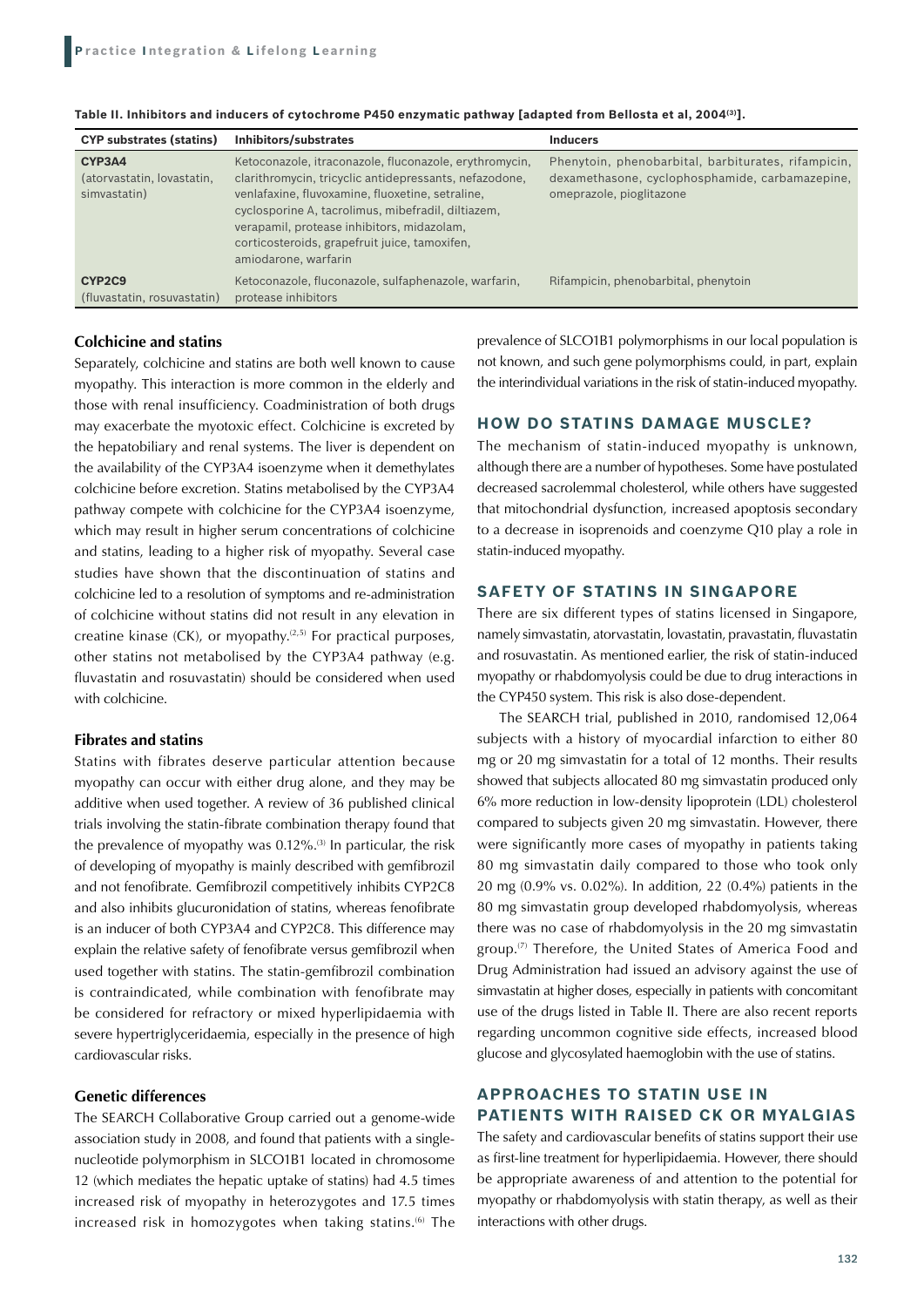When a patient first presents with myalgia, muscle weakness or raised CK, it is important to rule out symptoms of hypothyroidism, alcoholism, excessive exercise, intramuscular injections, multisystem disease, and intake of other drugs that may interfere or compete with statins for metabolism before the initiation of statin therapy (Table II). Usually, after the aforementioned conditions are ruled out, the patient's cardiovascular risk profile, lipid goals, severity of muscle symptoms and degree of CK elevation should influence clinical decision-making.<sup>(8)</sup> Some suggested approaches are as follows:

- 1. In asymptomatic patients with CK level not more than three times the upper limit of normal (ULN), a low dose of a statin may be considered in order to reach cholesterol level goals. Testing of CK level in these patients should be repeated within two weeks of initiation of statin treatment. If the CK level is not rising, it should be checked again in 6–12 weeks if the patient remains asymptomatic, or earlier, if symptomatic. If the CK level remains stable, the statin may be continued and CK level re-checked within 12 months if asymptomatic. CK level should, however, be re-tested within two weeks if any medications in Table II are added, or if any symptoms develop.
- 2. In patients whose CK levels are more than ten times the ULN and/or have myoglobinuria or raised creatinine levels, the prescribed statins should be stopped immediately and elevated CK should be urgently managed so as to reduce the risk of secondary renal injury.
- 3. In those with moderate to severe myalgia while on statin, the statin treatment should be stopped regardless of CK level.
- 4. In patients who have mild to moderately elevated CK levels not exceeding five times the ULN and in those whose statin has been discontinued or reduced due to inability to tolerate higher doses, the following options may be considered to help achieve target levels of LDL cholesterol and non-highdensity lipoprotein cholesterol levels: (a) addition of ezetimibe and/or bile acid sequestrants (BAS), e.g. cholestyramine, to a statin dose that is tolerated by the patient. The expected additional LDL-lowering for ezetimibe is 15%–20%, and up to 30% for the maximum dose of cholestyramine.<sup>(8)</sup> However, higher doses of cholestyramine are difficult to achieve due to the side effects produced. Of note, BAS should be avoided in hypertriglyceridaemia; (b) administration of a low dose of high potency statin, e.g. rosuvastatin at 5 mg daily, every other day or weekly. Studies have shown promising results, with increased tolerability and acceptable reduction in LDL cholesterol, even with low dose and increased dosing intervals.(8) This can be considered in monotherapy or in combination with other lipid-modifying agents, depending on the lipid goals.

### **CONCLUSION**

It is important to understand the different pharmacological properties and profiles of the various statins and their drug interactions, so that we can better manage our patients and prevent statin-induced complications. This understanding may help prescribers balance patients' risks, as well as determine if prescribers should advise stopping statin, reducing the dose of statin for short durations, or changing to an alternative statin, when other drugs such as macrolides and azoles are indicated.

*During Mrs Tan's second admission, lovastatin was stopped and she was optimally hydrated to treat her raised CK level (3,192 U/L). Her renal function had remained normal. Two weeks after discharge, you reviewed the patient at your clinic. A re-test of her CK level showed that it was normal at 177 U/L. As Mrs Tan had been on lovastatin for the past ten years, she preferred not to make any changes to her medication. After the patient and her family had been briefed on the potential risks of drug interactions, a decision was made to restart the patient on her previous dose of lovastatin (20 mg at night). She was provided with a memo detailing her history of rhabdomyolysis and drug interaction in case she had to see a different doctor. Mrs Tan's CK levels remained normal after six months of reinitiation of statin.*

### **Take Home Messages**

- 1. Statins are commonly used in our community for the treatment of hyperlipidaemia.
- 2. Statins are generally well-tolerated, although they have the potential to cause myopathy and rhabdomyolysis.
- 3. There is an increased risk of adverse events in the setting of high-dose statins, certain comorbidities and genetic variants, as well as when coadministered with drugs or food that may interfere with the CYP450 pathway of drug metabolism.
- 4. Many clinically significant drug-drug interactions of statins can be avoided by correct selection and dosing of drugs.
- 5. The severity of muscle symptoms and CK levels should direct clinical decision-making in terms of selection or cessation of statins and adjustment of the dosage of lipid-lowering drugs.

**ABSTRACT** Statins are commonly used in the treatment of hyperlipidaemia. Although the benefits of statins are well-documented, they have the potential to cause myopathy and rhabdomyolysis due to the complex interactions of drugs, comorbidities and genetics. The cytochrome P450 family consists of major enzymes involved in drug metabolism and bioactivation. This article aims to highlight drug interactions involving statins, as well as provide updated recommendations and approaches regarding the safe and appropriate use of statins in the primary care setting.

*Keywords: colchicine, fibrates, genetic variants, rhabdomyolysis, safety*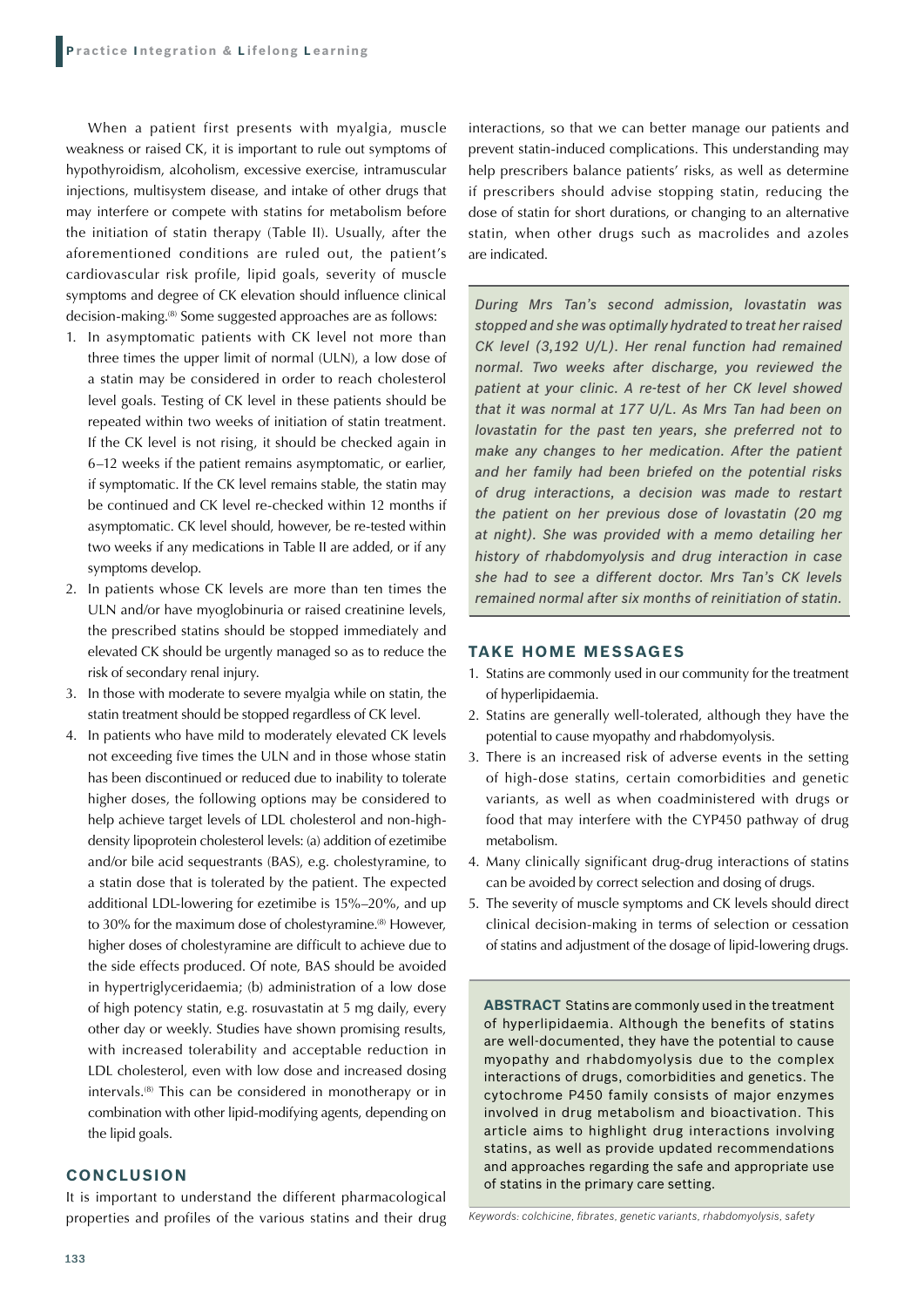# **REFERENCES**

- 1. Pasternak RC, Smith SC Jr, Bairey-Merz CN, et al. ACC/AHA/NHLBI clinical advisory on the use and safety of statins. J Am Coll Cardiol 2002; 40:567-72.
- 2. Hsu WC, Chen WH, Chang MT, Chiu HC. Colchicine-induced acute myopathy in a patient with concomitant use of simvastatin. Clin Neuropharmacol 2002; 25:266-8.
- 3. Bellosta S, Paoletti R, Corsini A. Safety of statins: focus on clinical pharmacokinetics and drug interactions. Circulation 2004; 109 (23 Suppl 1):III50-7. Review.
- 4. Neuvonen PJ, Niemi M, Backman JT. Drug interactions with lipid-lowering drugs: mechanisms and clinical relevance. Clin Pharmacol Ther 2006; 80:565-81.
- 5. Sahin G, Korkmaz C, Yalcin AU. Which statin should be used together with colchicine? Clinical experience in three patients with nephrotic syndrome due to AA type amyloidosis. Rheumatol Int 2008; 28:289-91.
- 6. SEARCH Collaborative Group, Link E, Parish S, et al. SLCO1B1 variants and statin-induced myopathy – a genomewide study. N Engl J Med 2008; 359:789-99.
- 7. Study of the Effectiveness of Additional Reductions in Cholesterol and Homocysteine (SEARCH) Collaborative Group, Armitage J, Bowman L, et al. Intensive lowering of LDL cholesterol with 80 mg versus 20 mg simvastatin daily in 12,064 survivors of myocardial infarction: a doubleblind randomised trial. Lancet 2010; 376:1658-69.
- 8. Eckel R. Approach to the patient who is intolerant of statin therapy. J Clin Endocrinol Metab 2010; 95:2015-22.